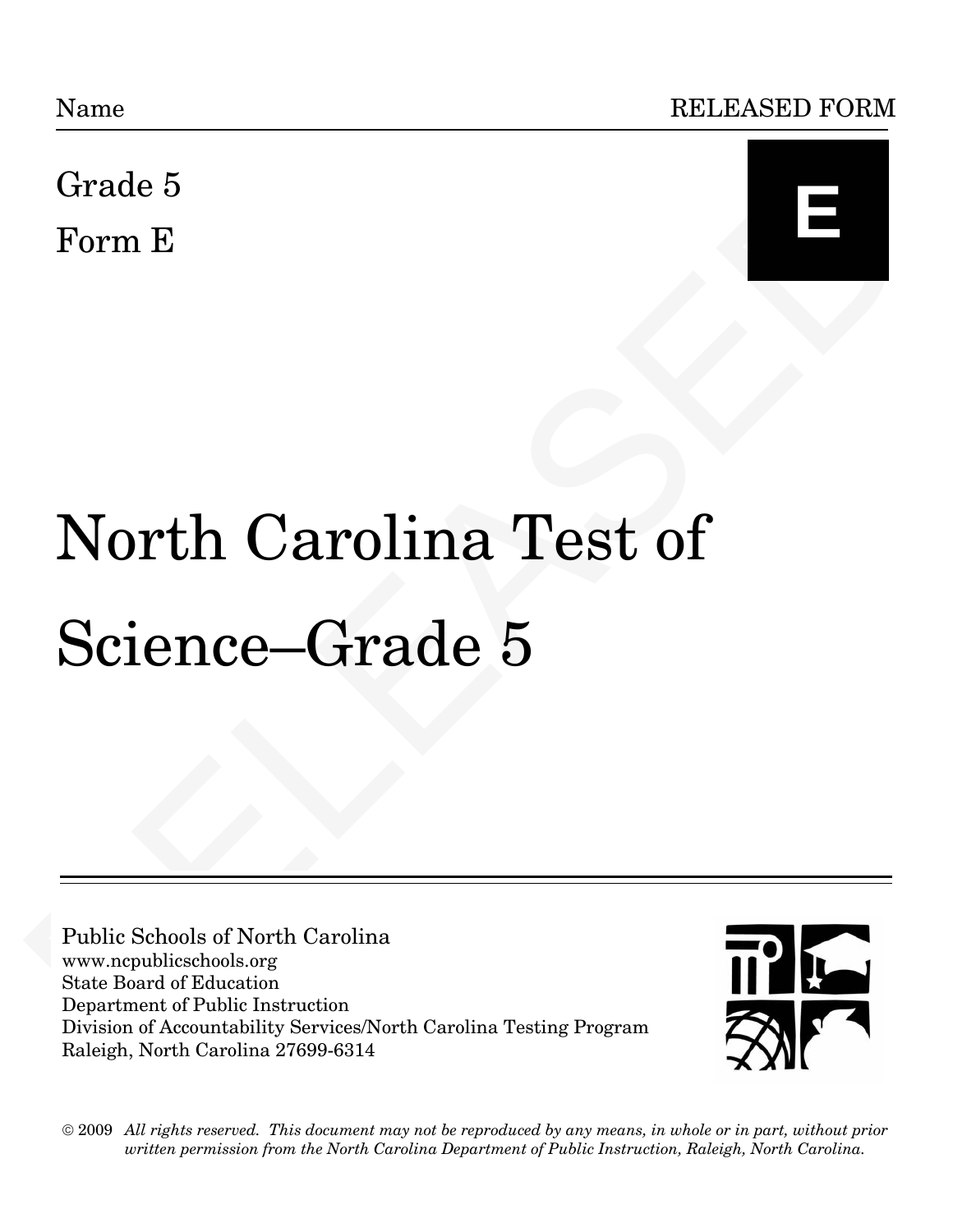- 1. Which food chain is in the correct order?
	- A grasshopper  $\rightarrow$  grass  $\rightarrow$  snake  $\rightarrow$  frog  $\rightarrow$  hawk
	- B grasshopper  $\rightarrow$  frog  $\rightarrow$  hawk  $\rightarrow$  snake  $\rightarrow$  grass
	- C grass  $\rightarrow$  grasshopper  $\rightarrow$  frog  $\rightarrow$  snake  $\rightarrow$  hawk
	- D grass  $\rightarrow$  grasshopper  $\rightarrow$  snake  $\rightarrow$  frog  $\rightarrow$  hawk
- B grasshopper  $\rightarrow$  frog  $\rightarrow$  hawk  $\rightarrow$  smake  $\rightarrow$  hawk<br>
C grass  $\rightarrow$  grasshopper  $\rightarrow$  frog  $\rightarrow$  smake  $\rightarrow$  hawk<br>
D grass  $\rightarrow$  grasshopper  $\rightarrow$  smake  $\rightarrow$  hawk<br>
Z. How have desert plans adapted to their environment?<br>
A by 2. How have desert plants adapted to their environment?
	- A by limiting the use of sunlight
	- B by storing water
	- C by distributing certain nutrients
	- D by releasing water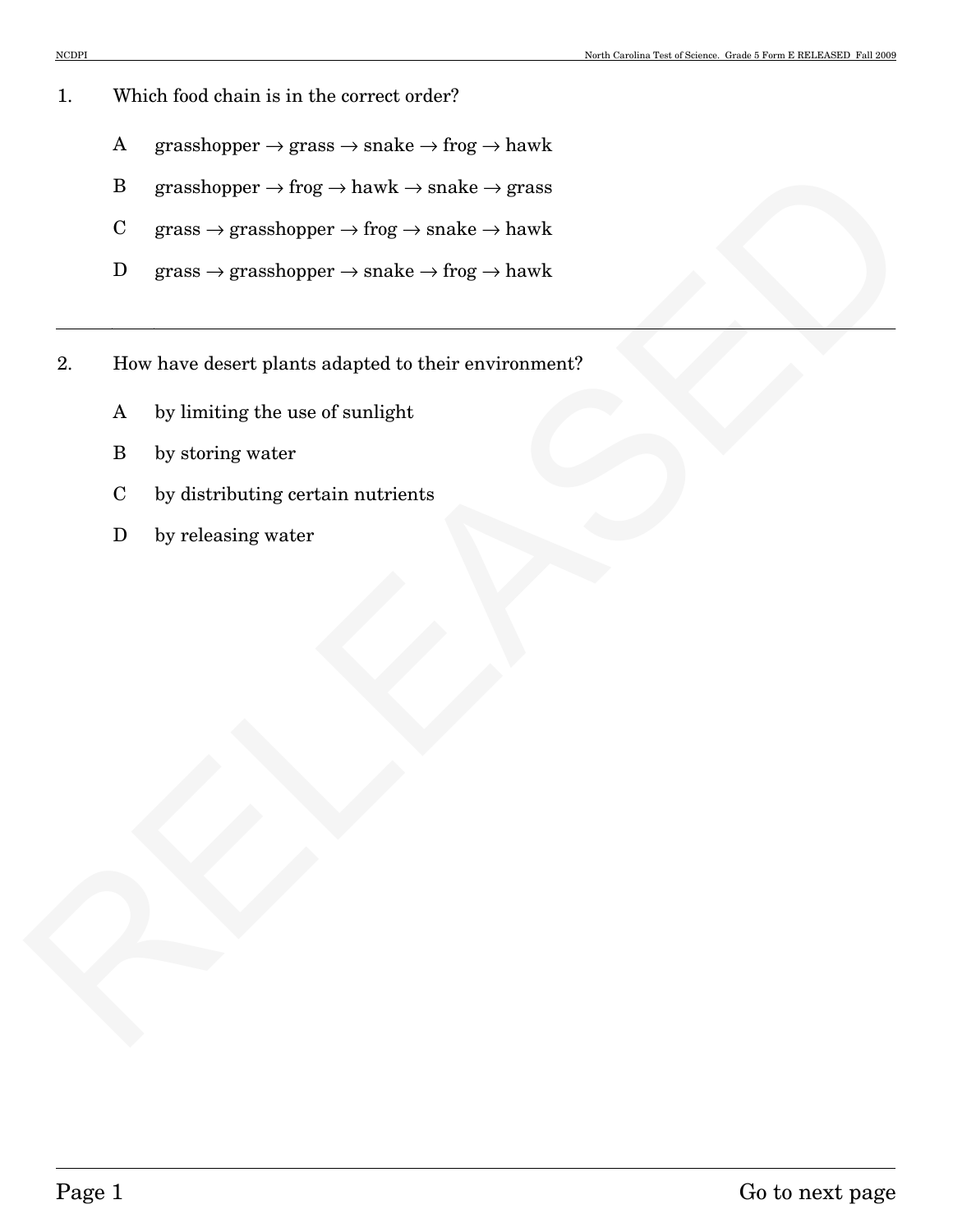3. This diagram represents a food web.



What is the role of the owl in the food web?

- A consumer
- B decomposer
- C herbivore
- D producer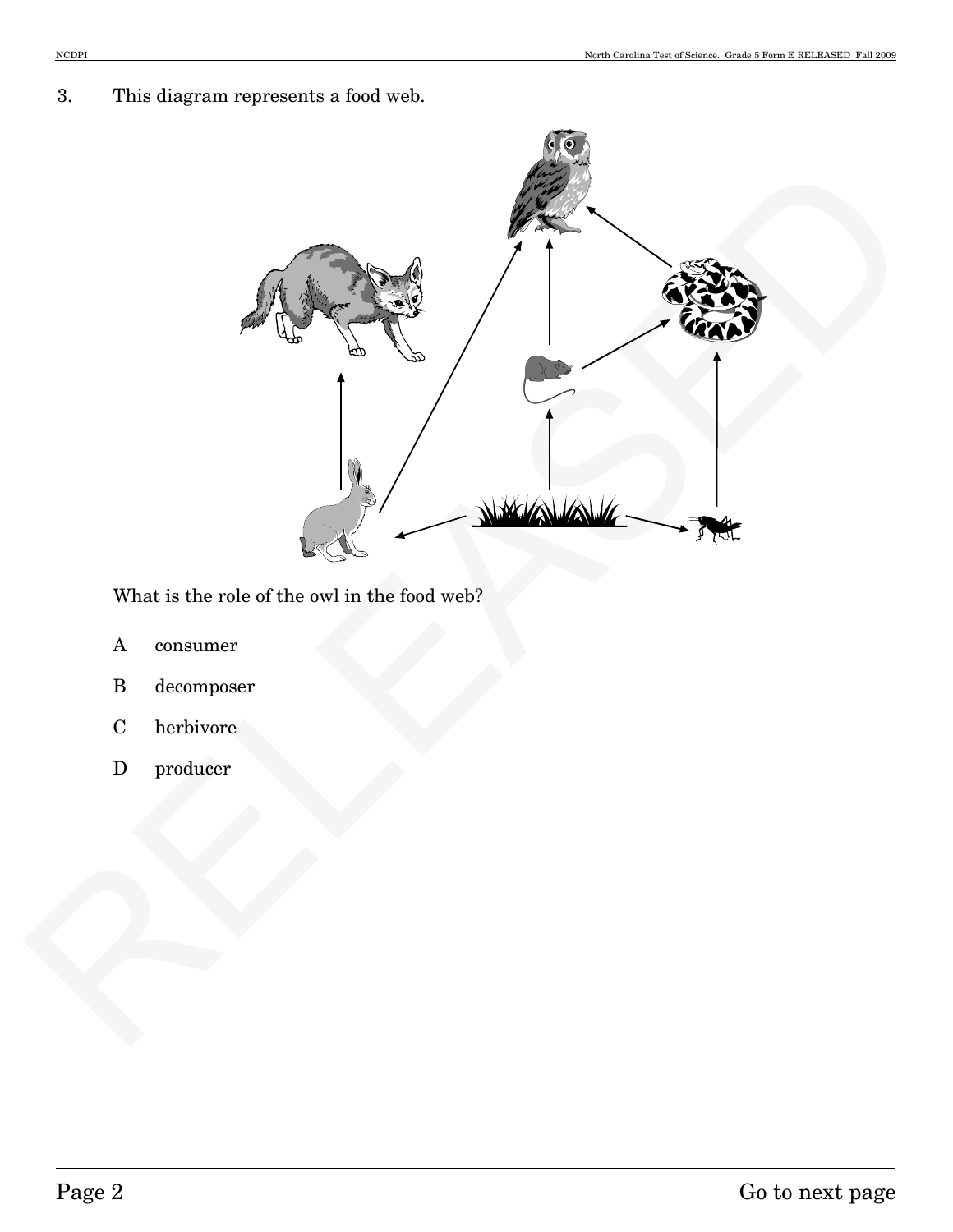- 4. Why can frogs and snakes live in the same garden?
	- A Both keep weeds out of the garden.
	- B Both help different plants to grow.
	- C Both occupy different niches.
	- D Both compete for water.
- 5. What prevents plant growth beneath the trees in thick forests?
	- A The trees limit the amount of sunlight that is able to reach the ground.
	- B The roots of the trees make it difficult for plants to grow.
	- C Little water reaches the ground under the trees.
	- D The temperature of the soil under the trees does not allow plants to grow.
- 6. Which is the *best* example of habitat reduction caused by humans?
	- A Birds and animals flee a forest fire caused by lightning.
	- B Birds become sick from eating insects new to their area.
	- C Fish swimming to breeding grounds are blocked by dams.
	- D A new species of fish migrates up a river, competing with native fish for food.
- 7. How is a delta *most likely* formed?
	- A irrigation
	- B glacier movement
	- C precipitation and condensation
	- D deposition of sediment
- A point and the mean term of the column of the control of the control of the control of the state of the street of the street of the street of the street of the street of the street of the street of the street of the stree 8. Which human activity will *most likely* increase the amount of soil erosion?
	- A growing crops
	- B mowing grass
	- C planting flowers
	- D clear-cutting wooded areas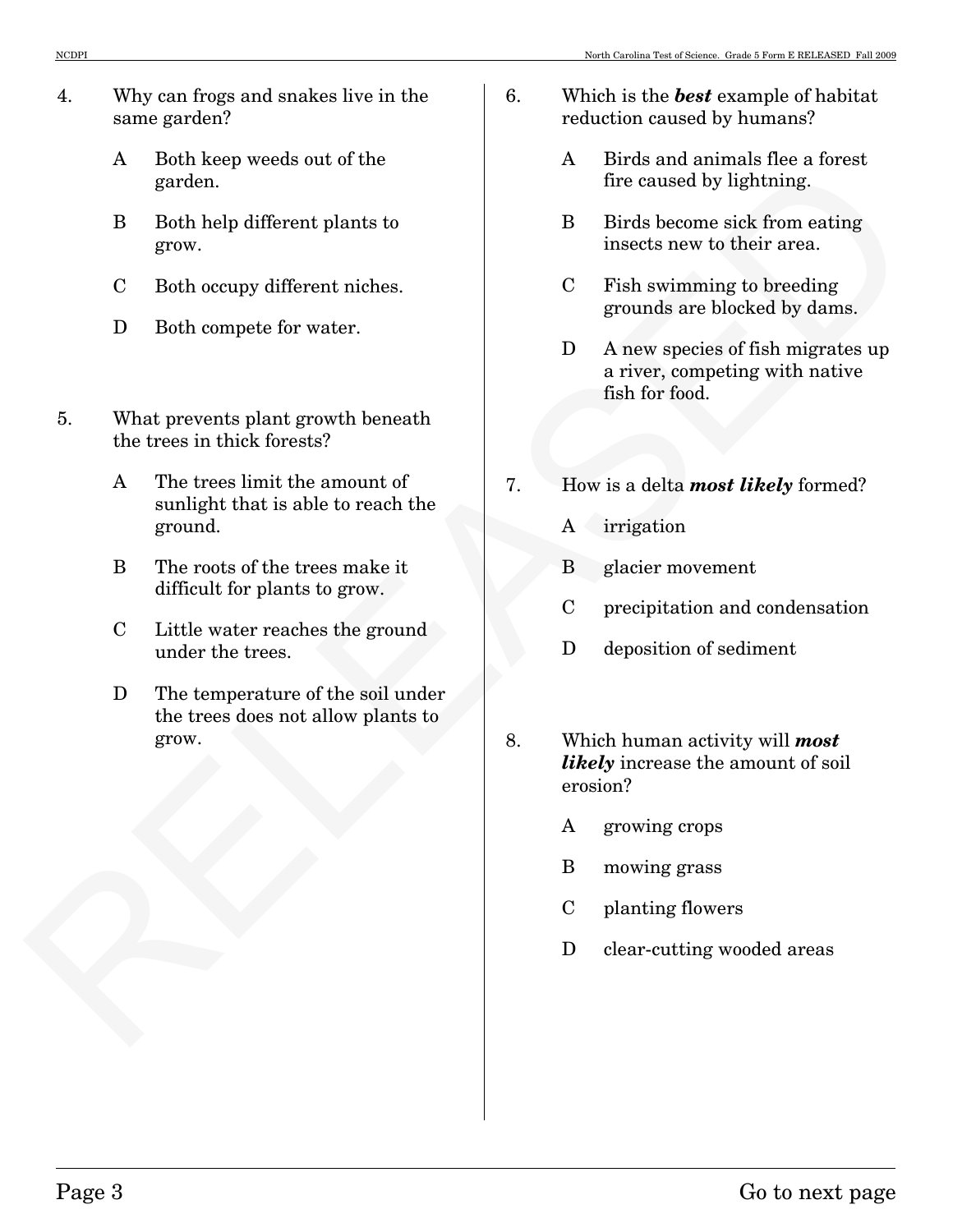- 9. All of the landforms on Earth are constantly changing shape. What is *most* responsible for the changes in the landforms?
	- A earthquakes
	- B water erosion
	- C pollution
	- D oceans
- 10. How does water help to break apart rock?
	- A by freezing and expanding
	- B by melting and contracting
	- C by condensing and expanding
	- D by evaporating and contracting
- 11. Which statement *best* describes runoff?
	- A Water vapor cools off and changes into water droplets.
	- B Water in the form of rain, snow, sleet, or hail falls from clouds.
	- C Precipitation that falls to Earth ultimately flows over land into lakes, streams, and rivers.
	- D Water from the oceans and the surface of the earth changes into water vapor.
- 12. Sometimes the weather in North Carolina is affected by air masses moving from the Gulf of Mexico. Which *best* describes these air masses?
	- A cold and moist
	- B warm and moist
	- C cold and dry
	- D warm and dry
- 13. What do meteorologists depend on to forecast an approaching storm?
	- A air pressure
	- B temperature
	- C humidity
	- D wind speed
- 10. Intervintendent methods and the methods of the collection of the collection of Polentician and the methods of the collection of the collection of the collection of the collection of the collection of the method of the 14. Most warm and cold air masses that enter North Carolina are moved by global winds. Which global winds are responsible for most of the local weather in North Carolina?
	- A northeast trade
	- B southeast trade
	- C polar easterlies
	- D prevailing westerlies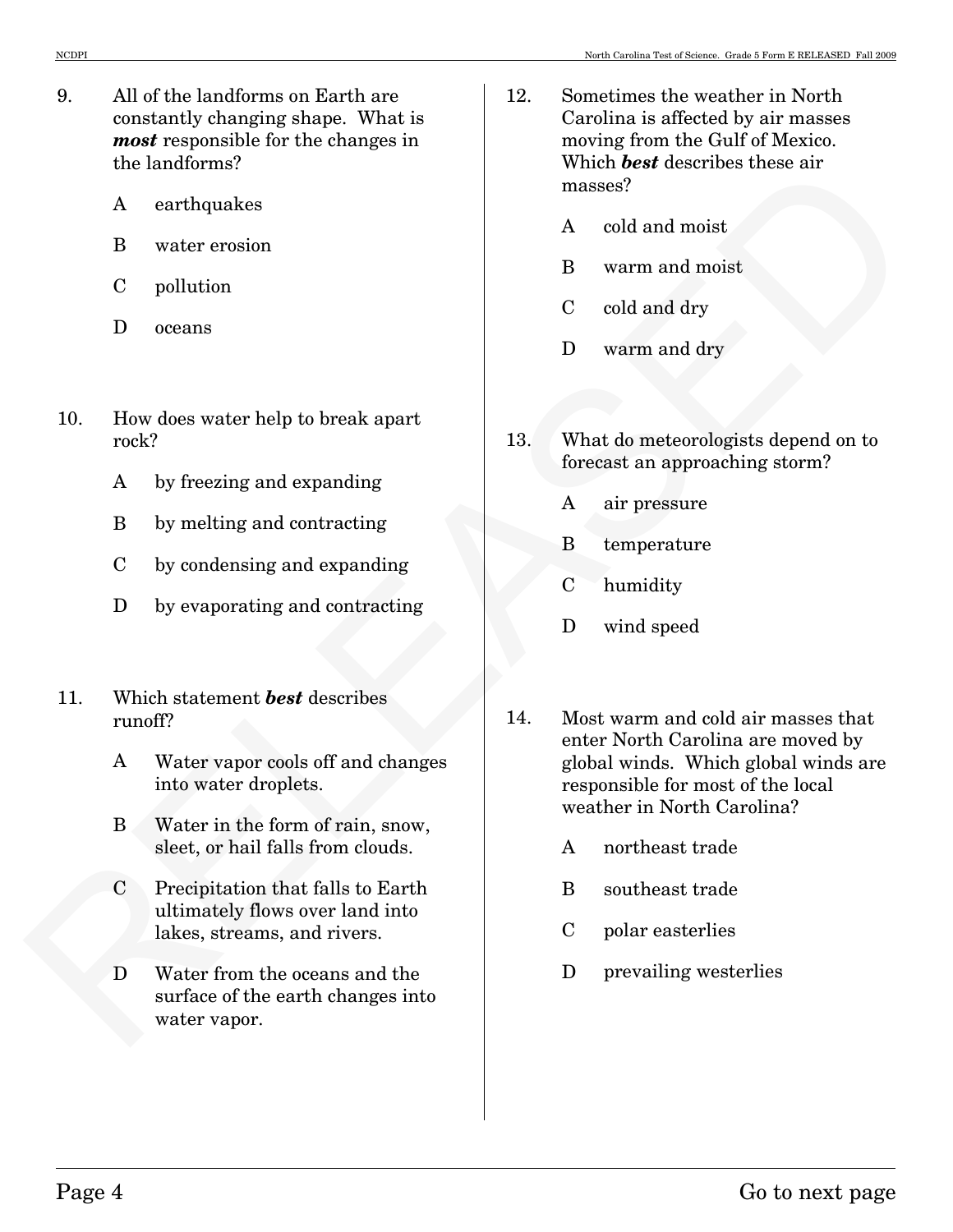15. This diagram shows a light bulb. The bottom of the light bulb is shaped so that the bulb fits securely into a light socket.



Which type of simple machine is the bottom of the bulb?

- A lever
- B pulley
- C screw
- D wedge
- 16. Two people are each pulling on the opposite ends of a rope. If they are pulling on the rope with equal but opposite forces, what will happen to the rope?
	- A It will stay in place between the two people.
	- B It will move toward the right.
	- C It will move toward the left.
	- D It will fall to the ground.

17. This graph shows the motion of an animal.



When does the animal remain still?

- A between second 1 and second 2
- B between second 2 and second 3
- C between second 3 and second 4
- D between second 4 and second 5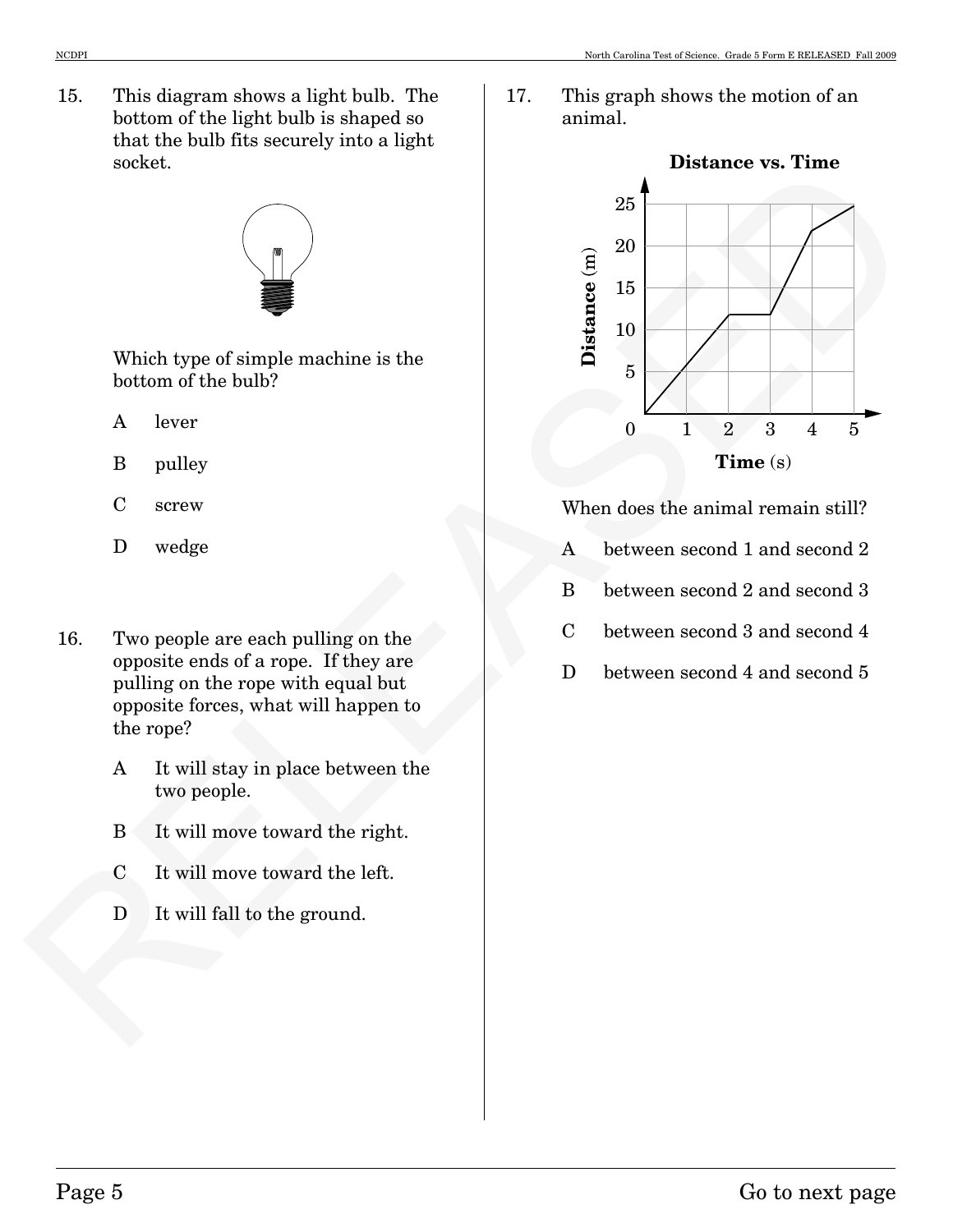- 18. Which statement *best* describes what must happen in order for a person to lift an object?
	- A The force of gravity must be greater than the mass of the object.
	- B The mass of the object must be greater than the force of gravity.
	- C The force of gravity must be greater than the upward pull or push on the object.
	- D The upward pull or push on the object must be greater than the force of gravity.

19. This diagram shows a ramp with a toy car at the bottom. A string is attached to the front of the car and the string goes over a pulley at the top of the ramp. A weight is attached to the other end of the string.



What would be *most* responsible for the toy car being pulled up the ramp?

- A friction
- B gravity
- C kinetic energy
- D momentum
- 20. What increases as a rock falls to the ground?
	- A the density of the rock
	- B the pull of gravity on the rock
	- C the inertia of the rock
	- D the momentum of the rock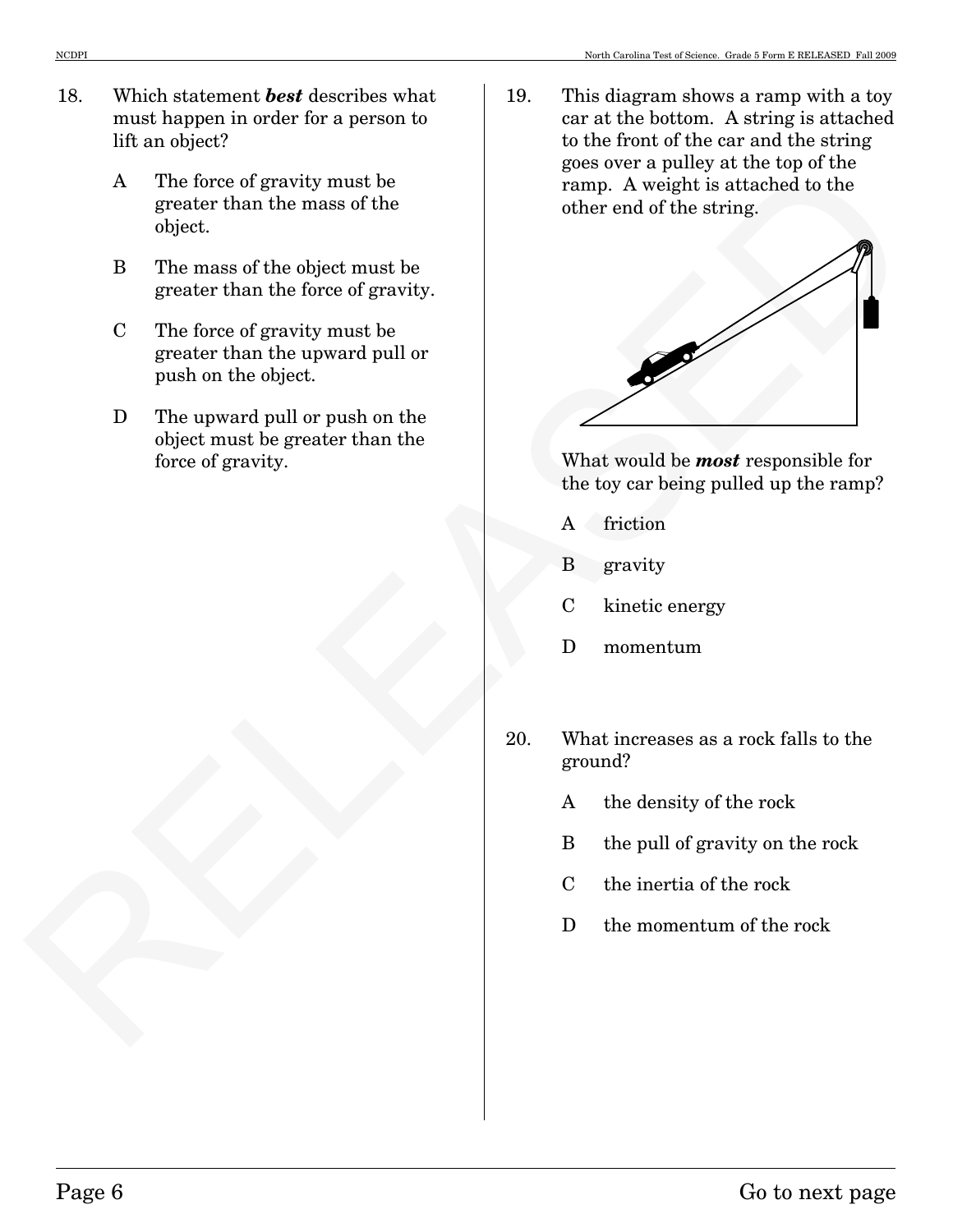- 21. A small fish, called a cleaner fish, picks bits of food from a shark's teeth. What can *best* be concluded about this behavior?
	- A It takes needed nutrition away from the shark.
	- B It helps both the cleaner fish and the shark.
	- C It removes food from inside the shark's body.
	- D It helps the shark blend in with its surroundings.
- 22. This diagram shows a food chain.



Which term describes the role of the corn in this food chain?

- A carnivore
- B consumer
- C herbivore
- D producer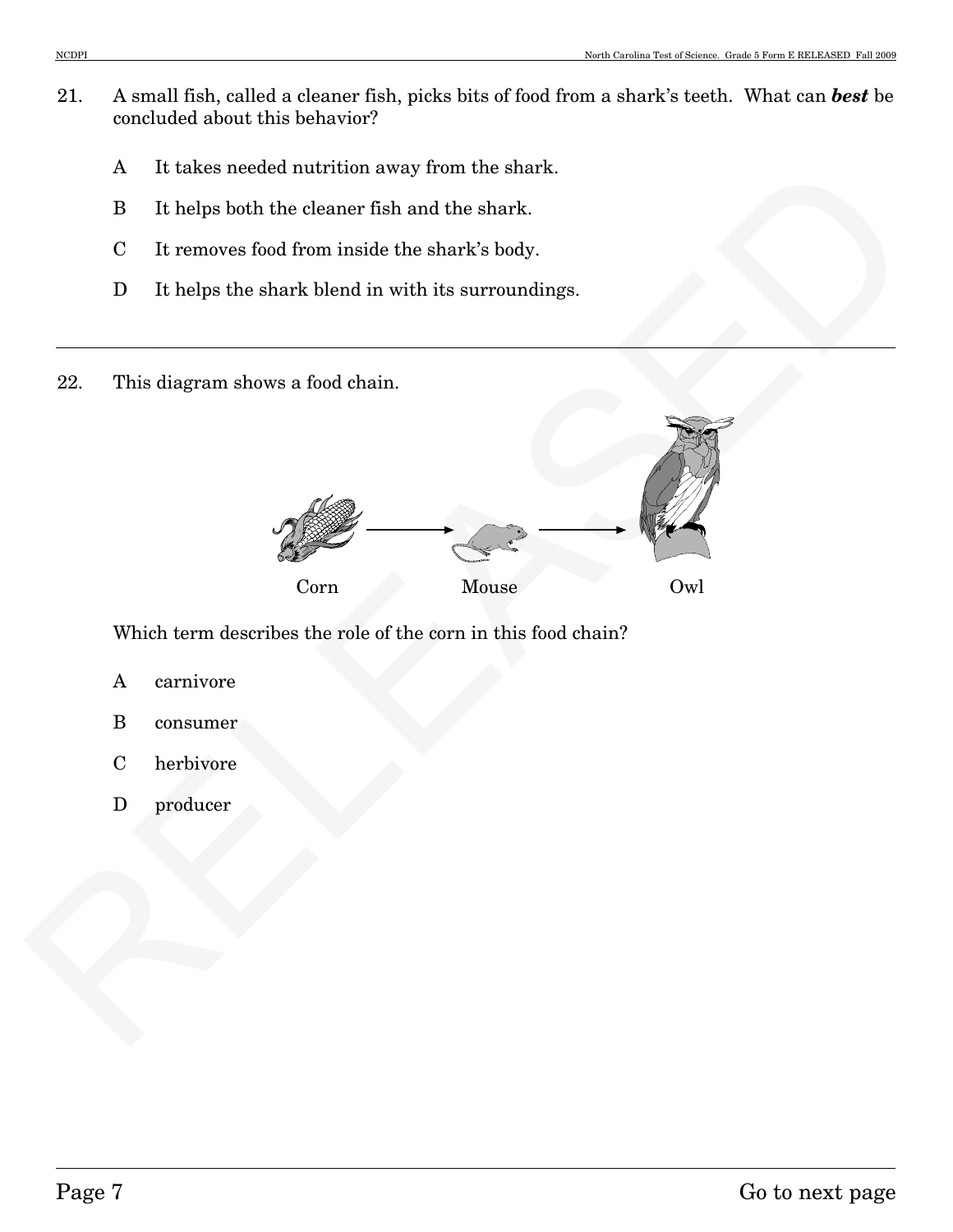- 23. Which resource do decomposers return to the environment?
	- A light
	- B nutrients
	- C oxygen
	- D water
- 24. Which is the greatest threat to the survival of large predator species, like mountain lions and tigers?
	- A loss of other predator species
	- B global climate changes
	- C loss of large wilderness areas
	- D animal diseases
- 25. Which statement *best* explains why there are fewer carnivores living in tundra environments than in other environments?
	- A The short growing season limits the number of herbivores that support carnivores.
	- B There is not enough sunlight for primary producers to carry out photosynthesis.
	- C The large number of predators limits the number of carnivores that live in the tundra.
	- D There are more disease-causing insects present in the tundra environment.
- Figure 12<br>
24 The short growing season limits<br>
Corygen<br>
Doutsile: Uncertainty and the proposition of the<br>
intervention of the complete state of the complete state of the complete<br>
State and the growing produce of the compl 26. A class wants to find the ideal temperature for plants to grow in a terrarium. If the students set up several terrariums, what should they do to get the best results?
	- A plant different kinds of plants in each terrarium
	- B use a light bulb with a different brightness in each terrarium
	- C add different amounts of water to each terrarium
	- D place different types of fertilizer in each terrarium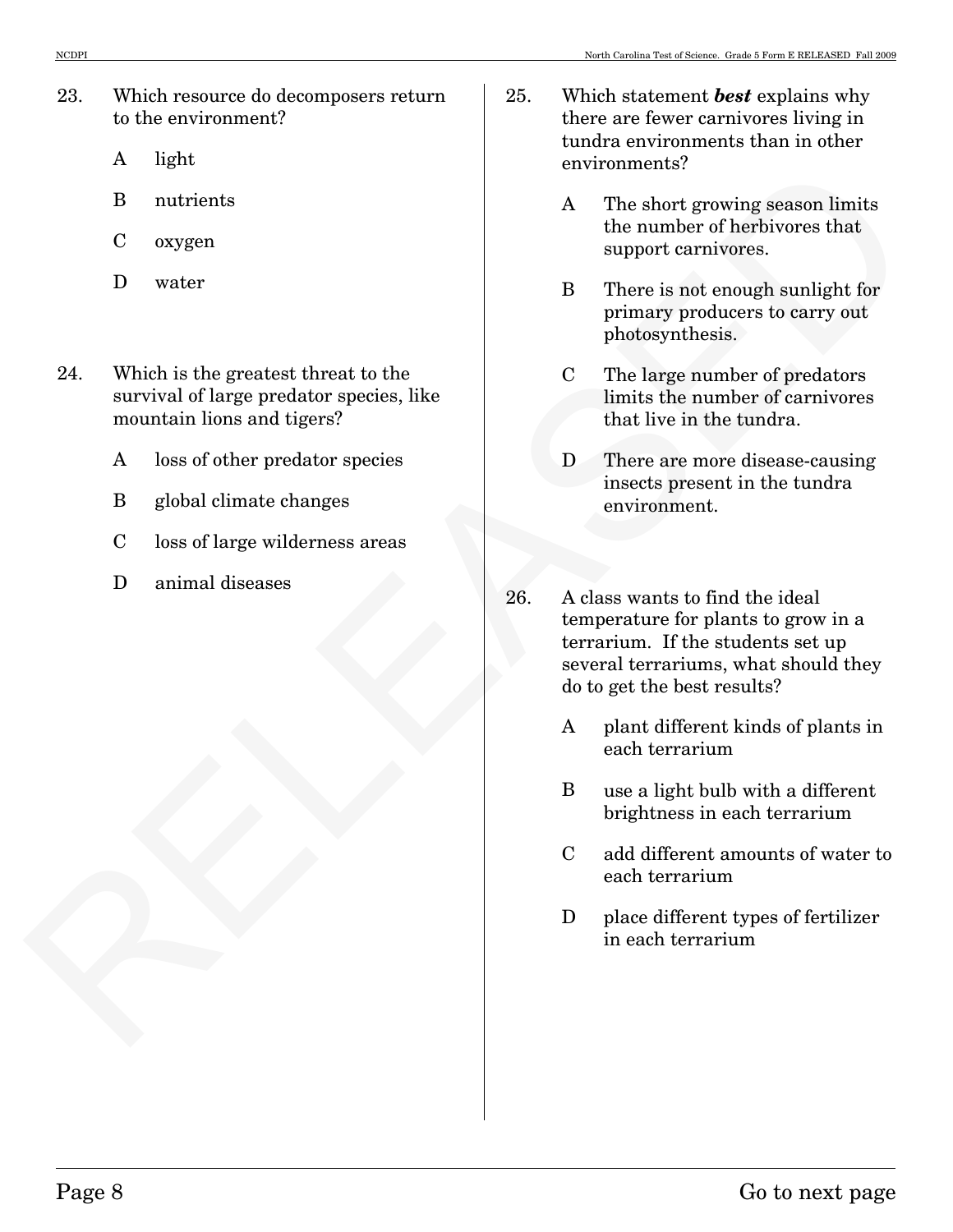- 27. Which factor causes a mud slide?
	- A the amount of rain in an area
	- B the amount of carbon dioxide in an area
	- C the amount of pollution in an area
	- D the amount of wind in an area
- 28. The diagram below shows sand dunes.



Which natural force *most likely* shaped this landform?

- A gravity
- B rain
- C river
- D wind
- 29. Which type of event is *most likely* to form canyons and valleys?
	- A earthquake
	- B erosion
	- C hurricane
	- D ice storm
- 30. Which will *most likely* be the result of a flood?
	- A Rock and soil will be deposited on a floodplain.
	- B Sand dunes will form along the river.
	- C The land around the river will be less able to grow plants.
	- D Nutrients will be picked up and flow back to the river's source.
- 31. Which is *most likely* part of a weather station in a school?
	- A balance scales
	- B magnifying lens
	- C rain gauge
	- D telescope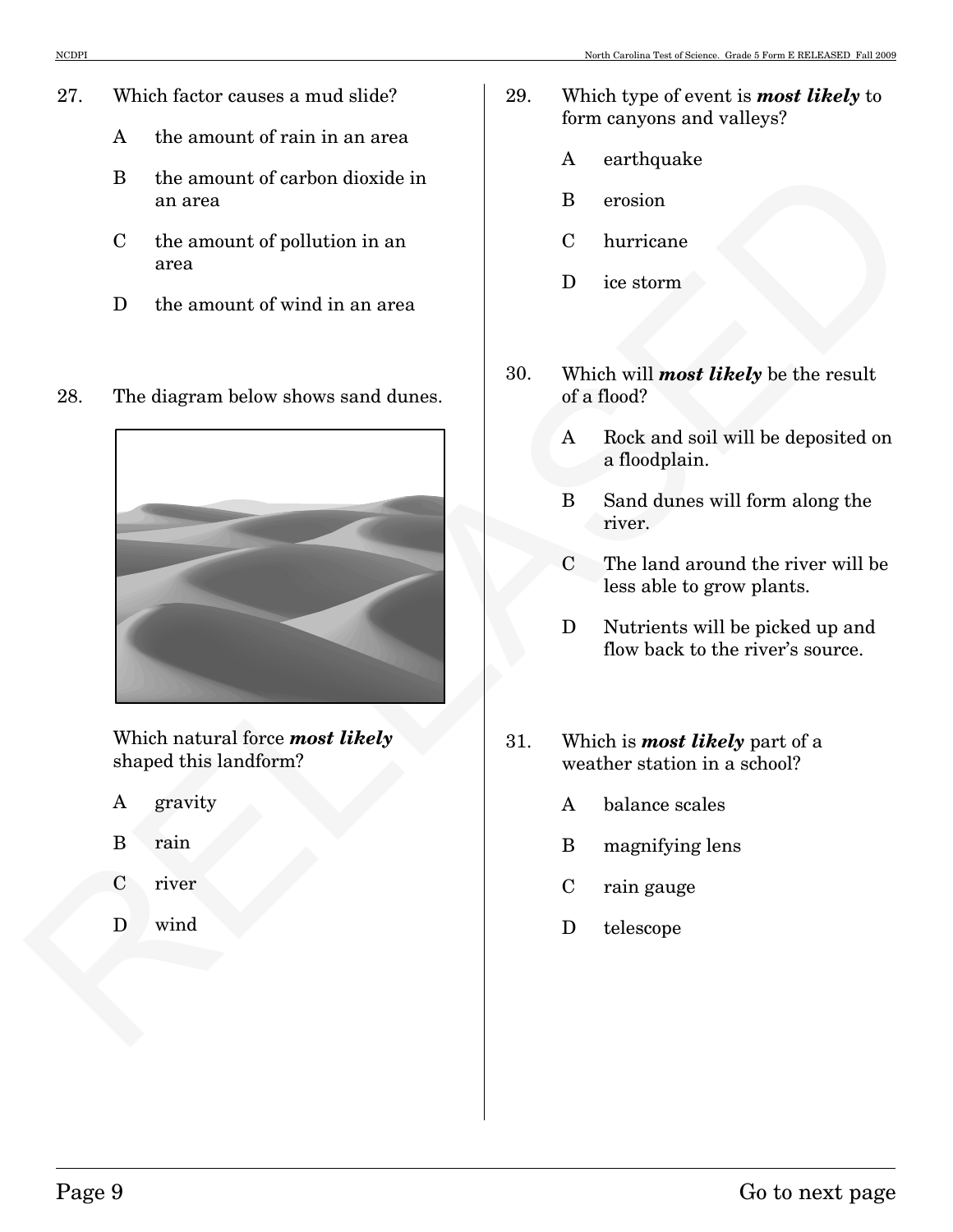- 32. A student picks up a glass of ice water and her hand gets wet. What *most likely* caused her hand to get wet?
	- A The table was wet.
	- B The water in the glass evaporated.
	- C Some of the ice in the water melted.
	- D Condensation formed on the outside of the glass.
- 33. During evaporation, which change best describes what happens to water?
	- A A gas changes to a liquid.
	- B A gas changes to a solid.
	- C A liquid changes to a gas.
	- D A liquid changes to a solid.
- 34. Where do climate conditions cause hurricanes to become larger and more powerful?
	- A over warm water
	- B over cold water
	- C over mountains
	- D over dry, flat land

35. This type of graph is used to describe something about an object.



What could this graph describe?

- A friction
- B volume
- C mass
- D speed
- 36. A student is riding a bike and applies the brakes. Which *most* helps the bike to stop?
	- A friction
	- B gravity
	- C heat
	- D momentum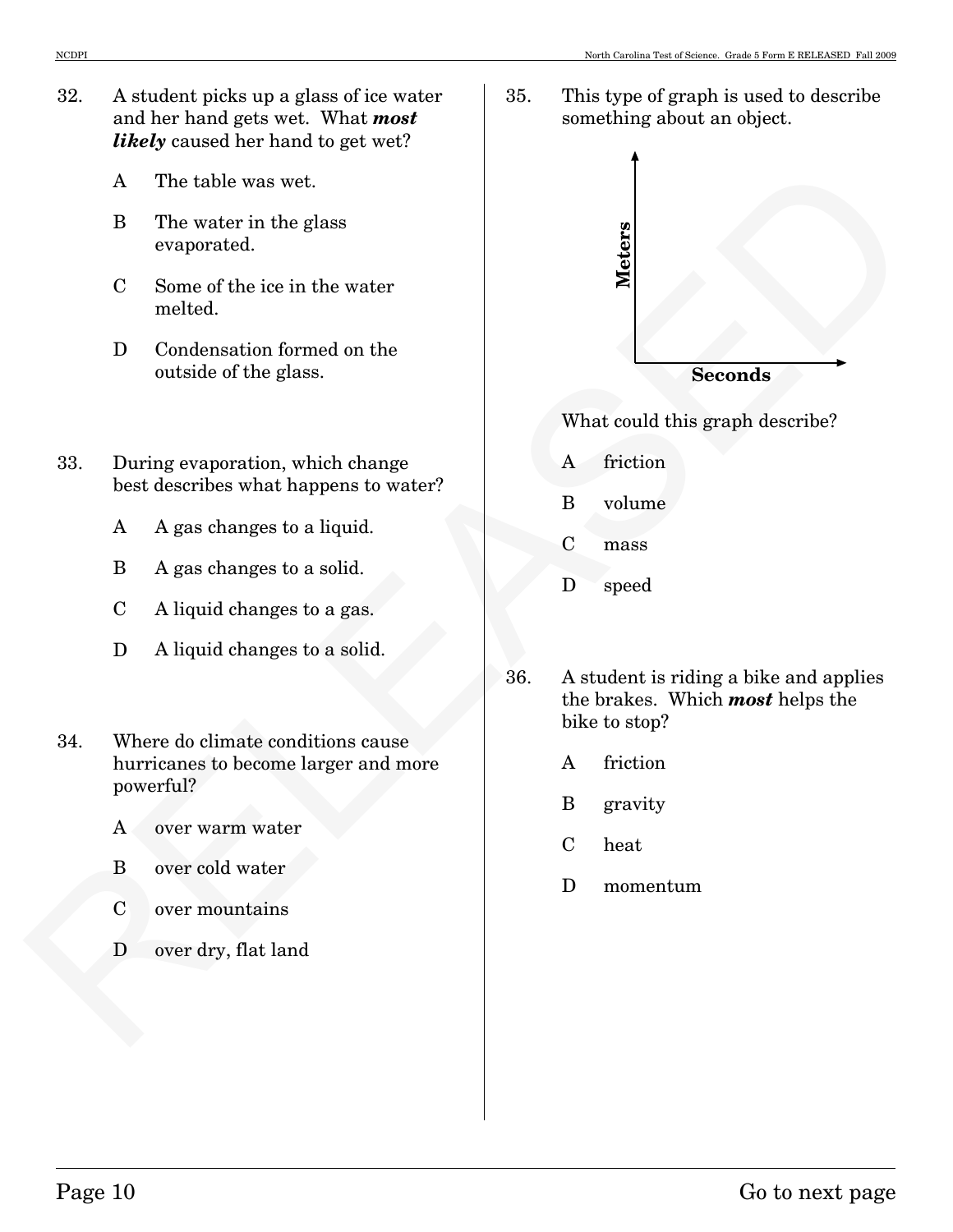- 37. A car moves along a road that has markers every kilometer. Over time, it passes the markers in shorter periods of time. Which *best* describes the motion of the car?
	- A The car is keeping the same direction.
	- B The car is maintaining the same speed.
	- C The car is increasing speed.
	- D The car is changing direction.
- 38. An object is moving at a constant speed. If a balanced force is applied in the opposite direction the object is moving, what will *most likely* happen?
	- A The object will speed up.
	- B The object will change direction.
	- C The object will continue moving at a constant speed.
	- D The object will slow down and eventually stop moving.
- 39. Which *best* explains why a moving wagon on a sidewalk will slow down?
	- A The friction between the box and the floor decreases when it is pushed.
	- B The pull of gravity on the box decreases when it is pushed.
	- C Unbalanced forces cause the box to move.
	- D Balanced forces cause the box to move.
- beneads of the energy Which the main of the energy<br>
A The particular the energy due sumer and the form of the energy due sumer<br>
A The particular distribution of the energy due sumer<br>
<br>
RELEASED The eart is increasing spee 40. A scientist is designing a speedboat to travel through the water with the *least* amount of resistance. What would the scientist *most likely* need to consider when designing the boat?
	- A the length of the boat
	- B the shape of the boat
	- C the power of the boat
	- D the weight of the boat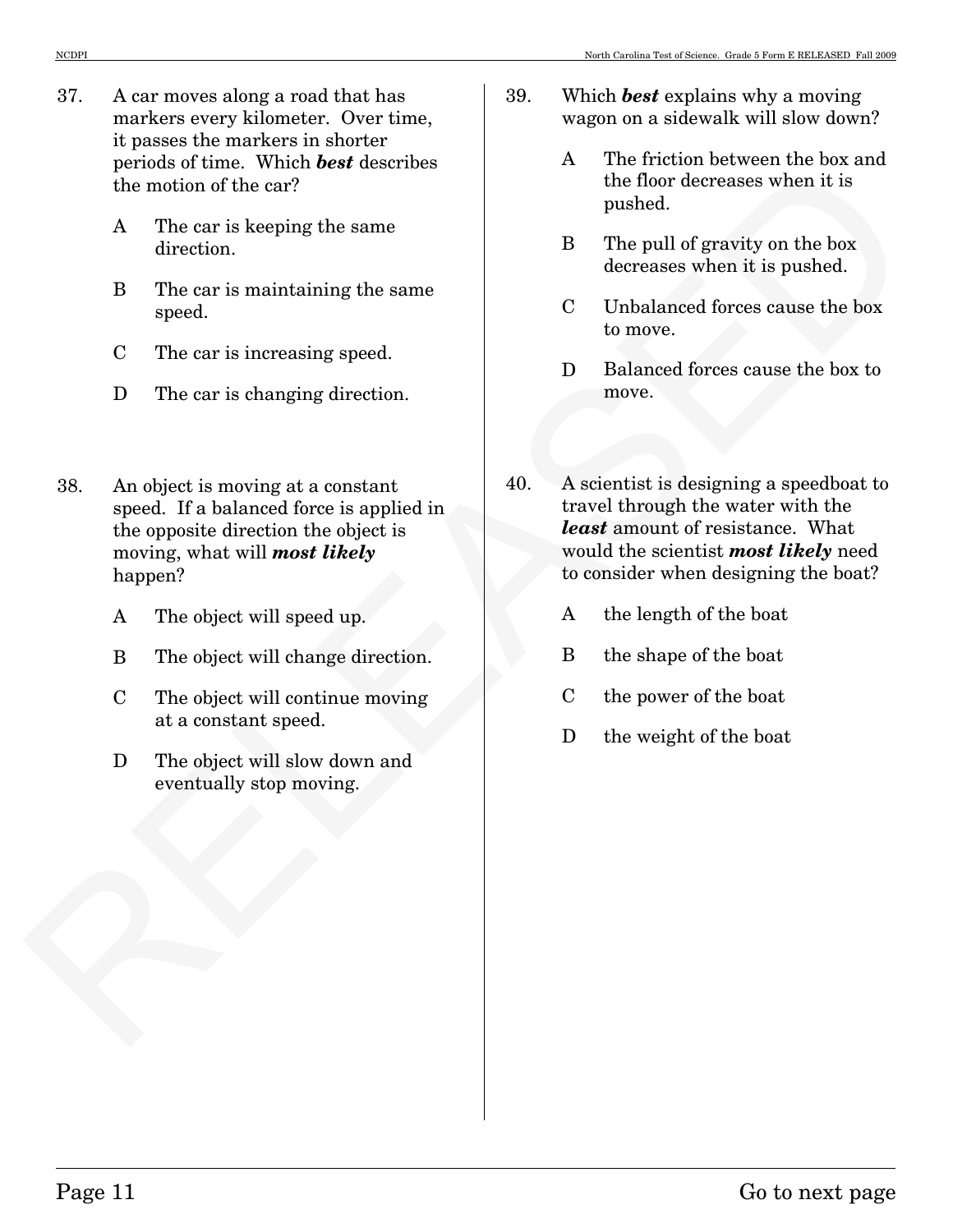- 41. Which *best* describes the role of a producer in an ecosystem?
	- A to use energy from the sun to make food
	- B to decompose dead organisms
	- C to eat other living organisms
	- D to feed on dead organisms
- A trajectory and the matrix of the matrix of the matrix and the matrix of the decompose dend organisms and the control of the control of the control of the control of the control of the control of the control of the matrix 42. What would *most likely* be the reason for a deer to move to another location?
	- A No vegetation is left in its habitat.
	- B No animals are left in its habitat.
	- C No predators are left in its habitat.
	- D No decomposers are left in its habitat.
- 43. Which type of environment is mostly populated with oak, hickory, beech, and maple trees?
	- A taiga
	- B deciduous forest
	- C tundra
	- D tropical rain forest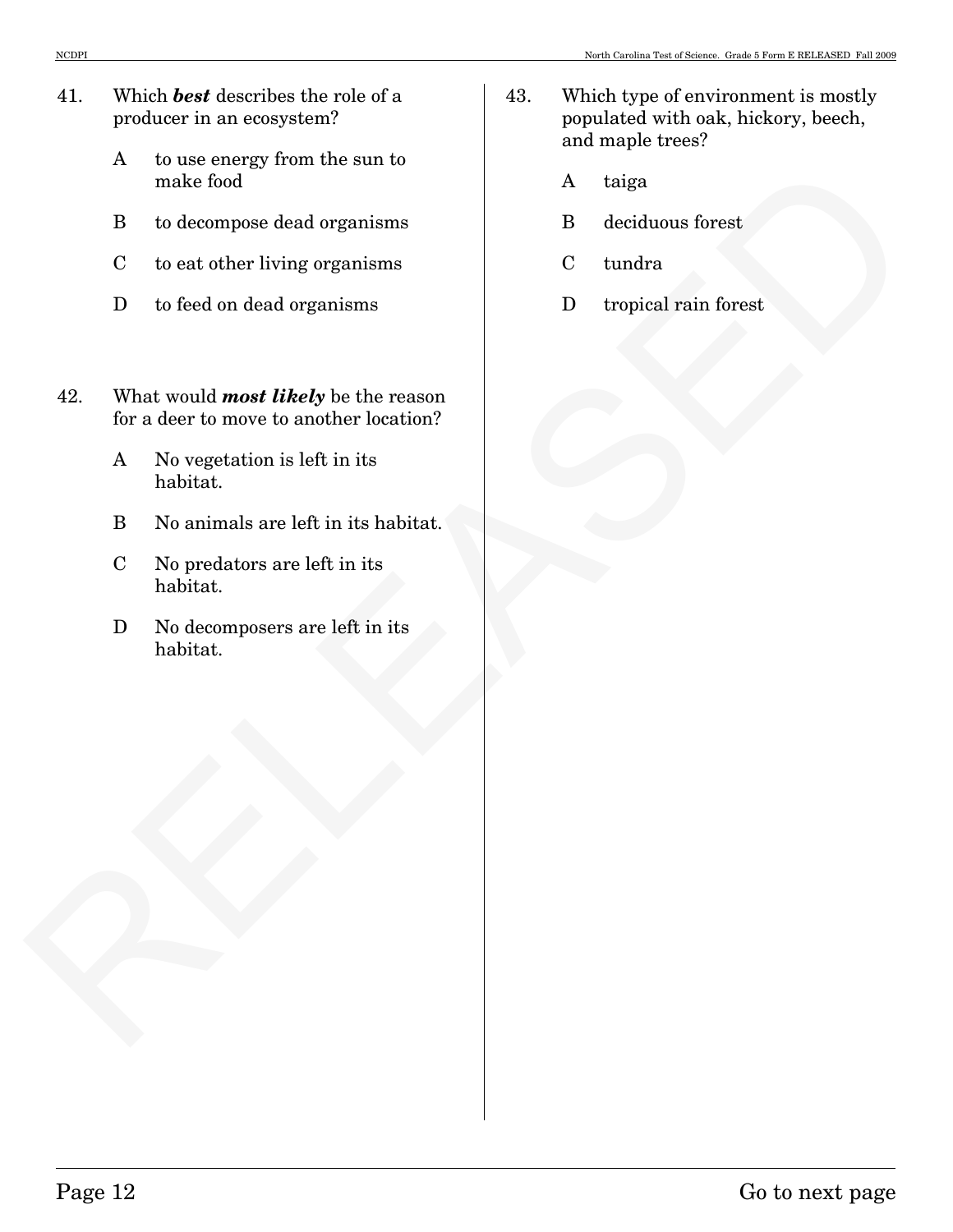## 44. This diagram shows a cross section of a lake.



What part of the lake would *most likely* have the smallest number of producers?



- 45. What is needed for an ecosystem to support the greatest variety of organisms over the longest period of time?
	- A many different kinds of bacteria
	- B many different kinds of animals
	- C many different kinds of minerals
	- D many different kinds of plants
- 46. When hiking, what is the *best* reference material to use to determine elevation?
	- A a globe of the world
	- B a topographic map of the area
	- C a road map of the state
	- D an atlas of the country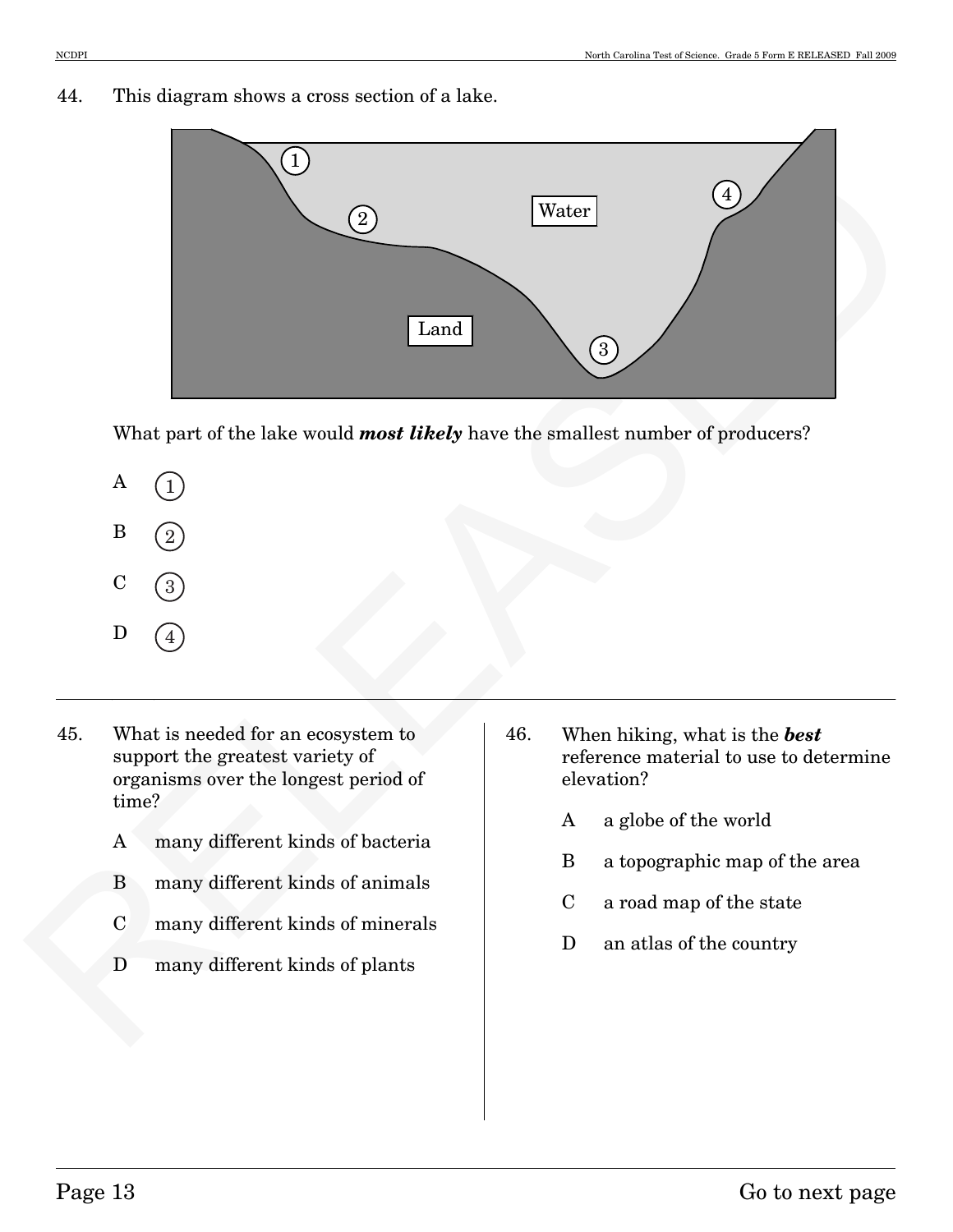47. This illustration shows a river running through a river valley.



In which location has a delta formed?



48. This diagram shows the path of a river.



The arrows are pointing to which features of the river?

- A deltas
- B floodplains
- C meanders
- D tributaries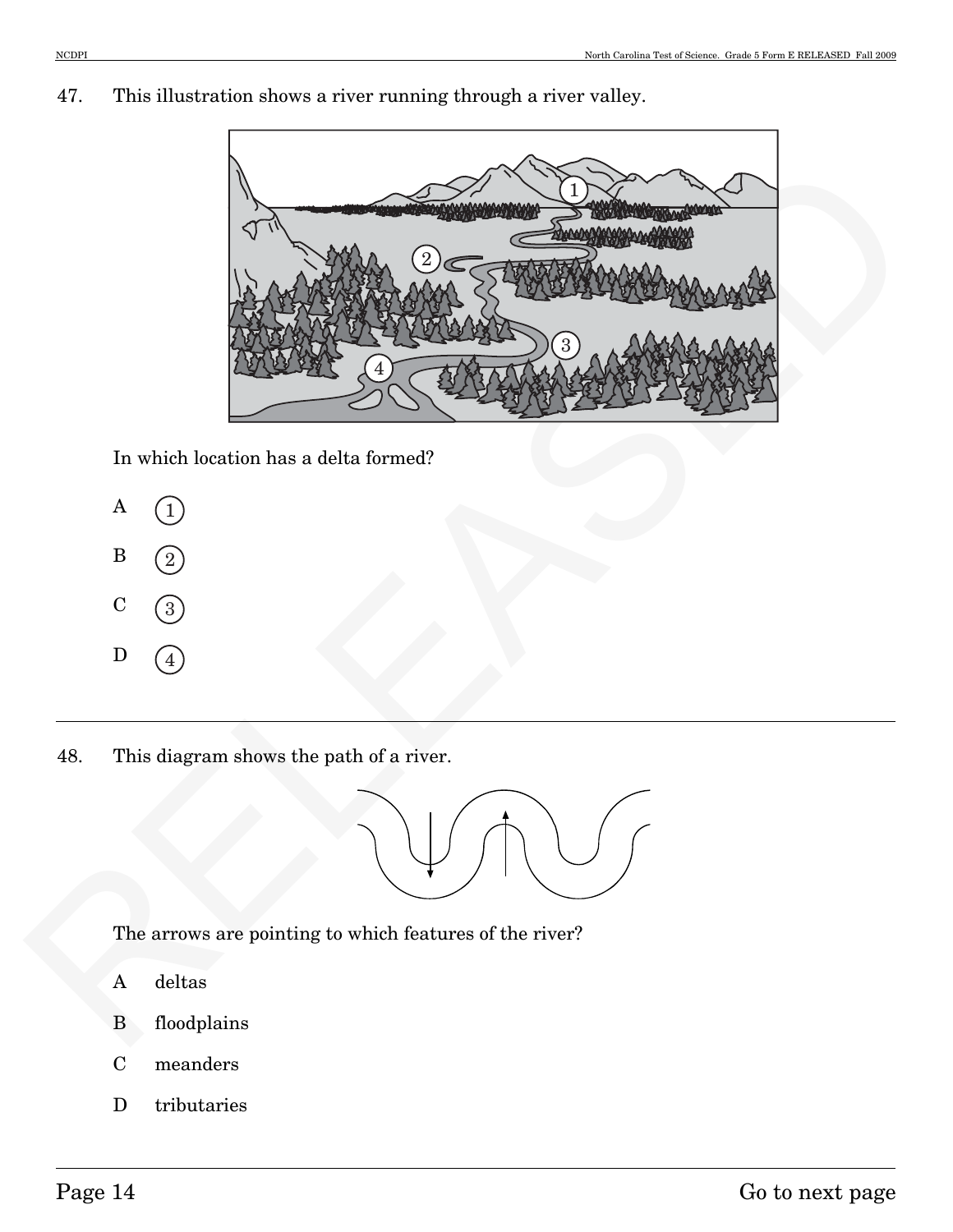- 49. Which is an example of weathering?
	- A soil being carried downstream by fast-moving water
	- B rocks being formed by volcanoes
	- C rocks being broken apart by freezing water
	- D sand being moved by strong winds
- Face traveling watter<br>
In reck being formed by volume a<br>
C reck being broken apart by<br>
C reck being broken apart by<br>
C recht and watter<br>
D untout of runnel watter<br>
D amount of runnel<br>
So. What has caused the formation of<br> 50. What has caused the formation of most of the valleys that exist on Earth?
	- A rivers and glaciers
	- B wind and rain
	- C lakes and rivers
	- D canyons and plateaus
- 51. Which factor is *most* helpful in determining where a thunderstorm is coming from and where it may go?
	- A humidity
	- B wind speed
	- C wind direction
	- D amount of rainfall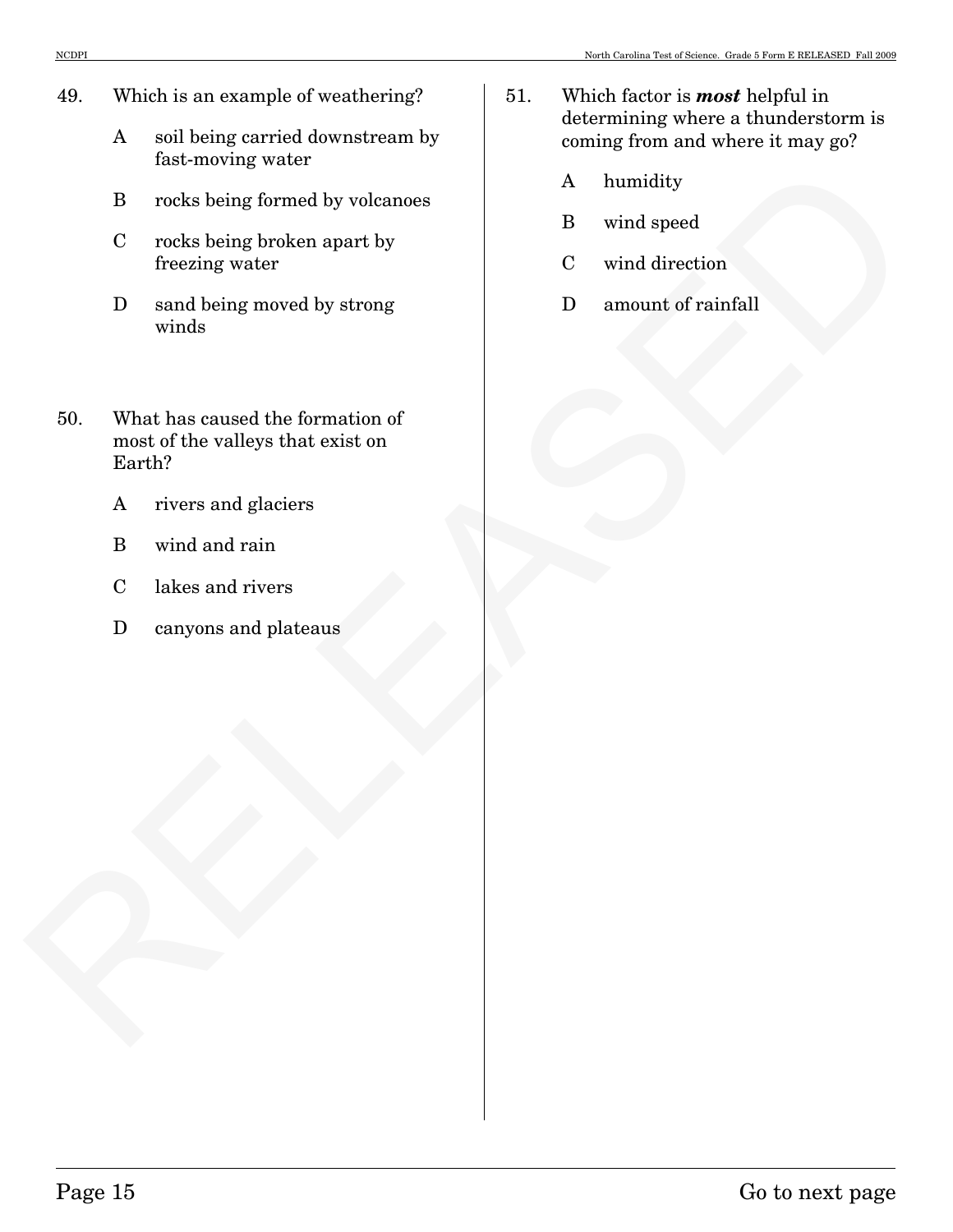52. This map shows part of the Atlantic Ocean.



If a tropical storm forms off the west coast of Africa, what effect will the storm *most likely* have on weather in the eastern parts of North America?

- A a reduction in the probability of severe winter weather
- B an increase in the probability of severe winter weather
- C a reduction in the probability of a hurricane
- D an increase in the probability of a hurricane
- 53. Which cloud type is made up of ice crystals?
	- A fog
	- B stratus
	- C cumulus
	- D cirrus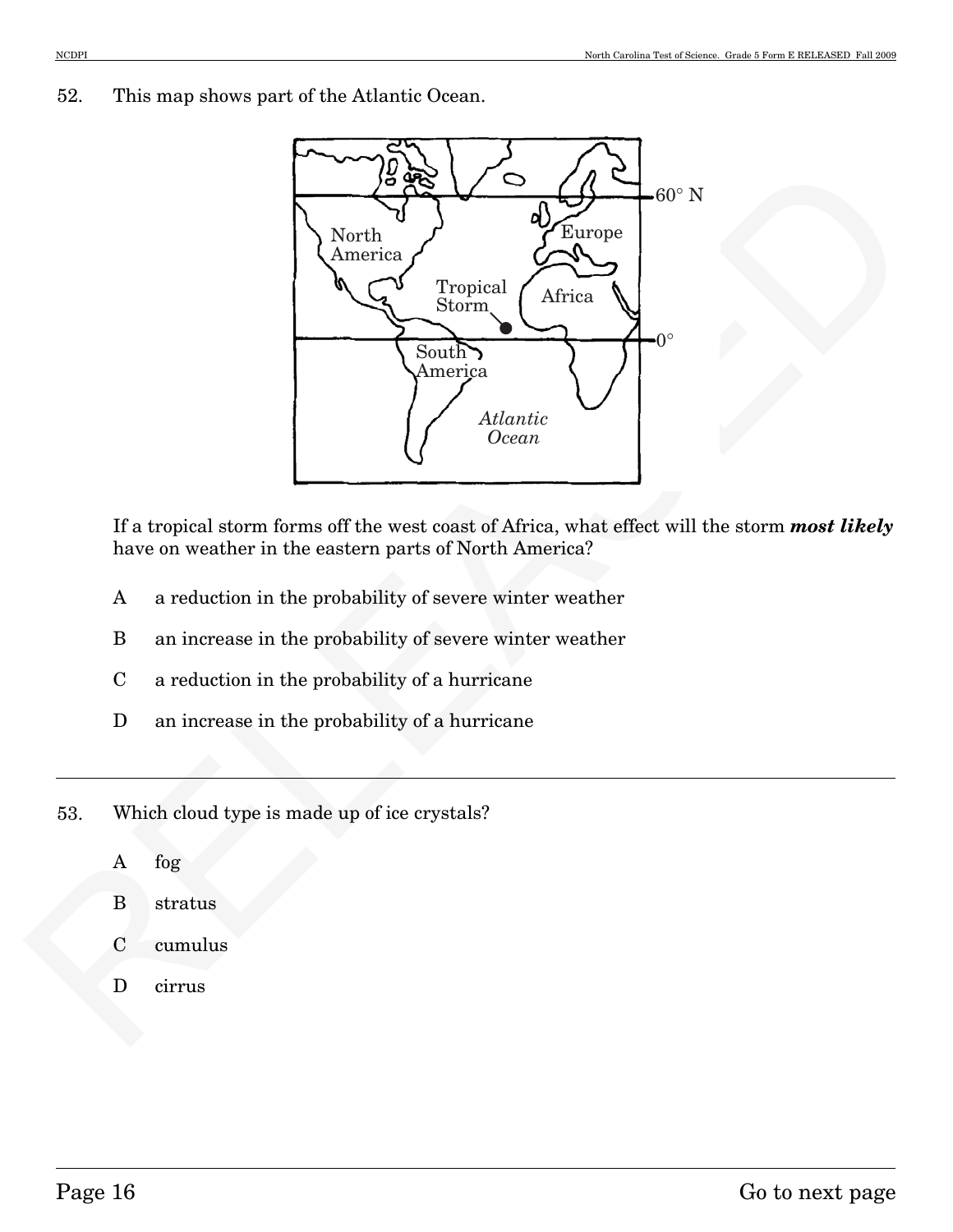- 54. Which *best* describes a correct order of the water cycle?
	- A precipitation, runoff, condensation, evaporation, precipitation
	- B precipitation, runoff, evaporation, condensation, precipitation
	- C precipitation, evaporation, condensation, runoff, precipitation
	- D precipitation, evaporation, runoff, condensation, precipitation
- 55. What occurs when cool air moves from the beach toward the ocean during the night?
	- A a land breeze
	- B prevailing winds
	- C a sea breeze
	- D updrafts

56. This diagram shows two boxes hanging over a pulley. The boxes are fastened to the opposite ends of the same piece of rope. The rope does not stretch or break.



What will happen in this situation?

- A Box 1 will move up, and Box 2 will move down.
- B Box 1 will move down, and Box 2 will move up.
- C Both boxes will not move.
- D Both boxes will move down.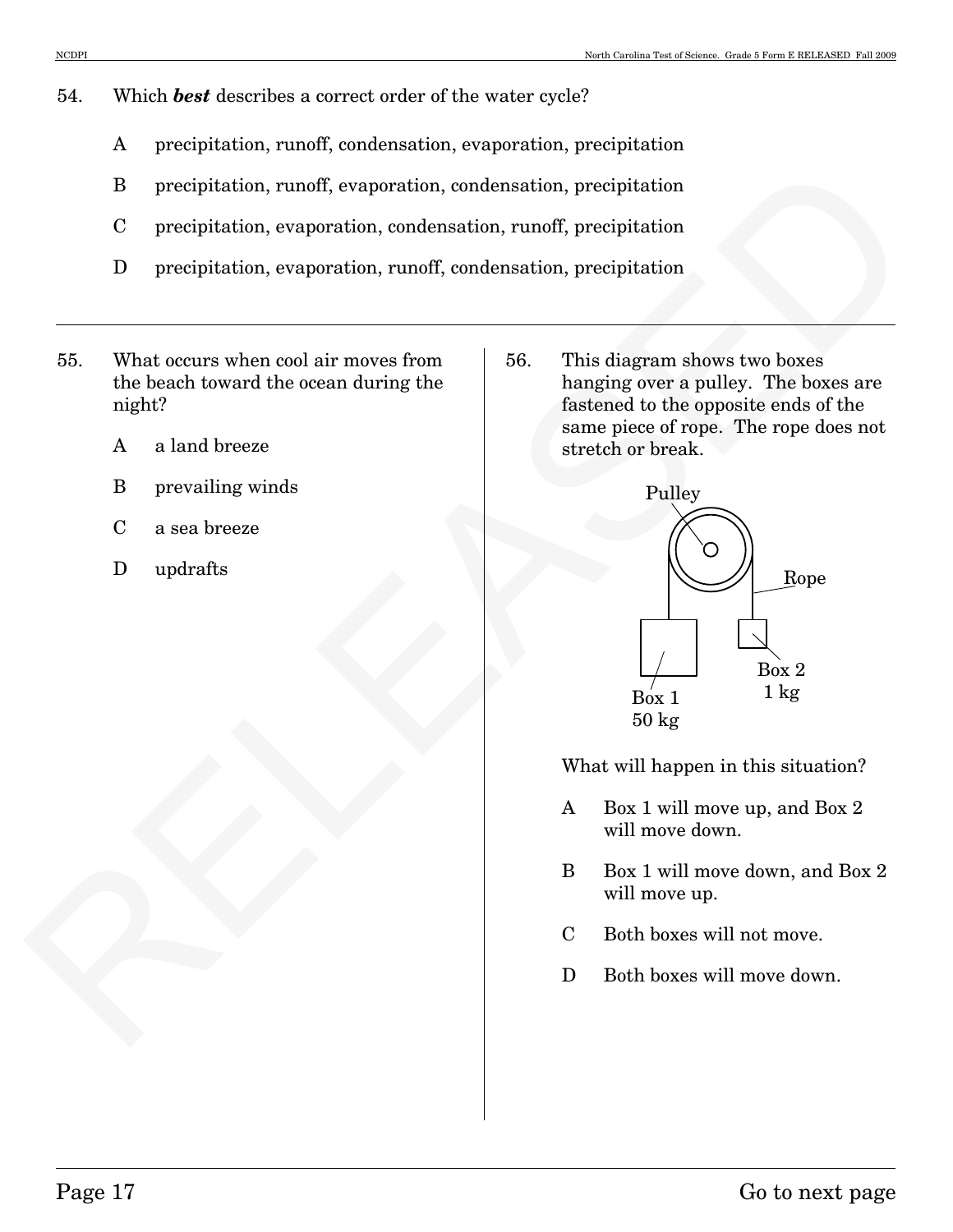- 57. A car is traveling at a speed of 45 km/h to a town 90 km away. If  $time = distance + speed, how long$ will the car take to get to the town?
	- A 0.5 hour
	- B 1 hour
	- C 1.5 hours
	- D 2 hours
- 58. When workers spread sand over icy bridges and roads in the winter, how does this help people drive on the roads?
	- A The sand increases friction between the road and the tires of a car.
	- B The sand increases the inertia of a car.
	- C The sand increases the speed of a car.
	- D The sand increases the momentum of a car.
- 59. An object moving along a surface suddenly increases speed. What can cause this to happen?
	- A It is moved by balanced forces.
	- B It is moved by two opposite forces.
	- C It is moved by an unbalanced force.
	- D It is moved by a force without direction.
- 60. Students designed a tool to dig and cut into the soil. Which type of simple machine did they create?
	- A wheel and axle
	- B inclined plane
	- C pulley
	- D wedge



**End of Science Test**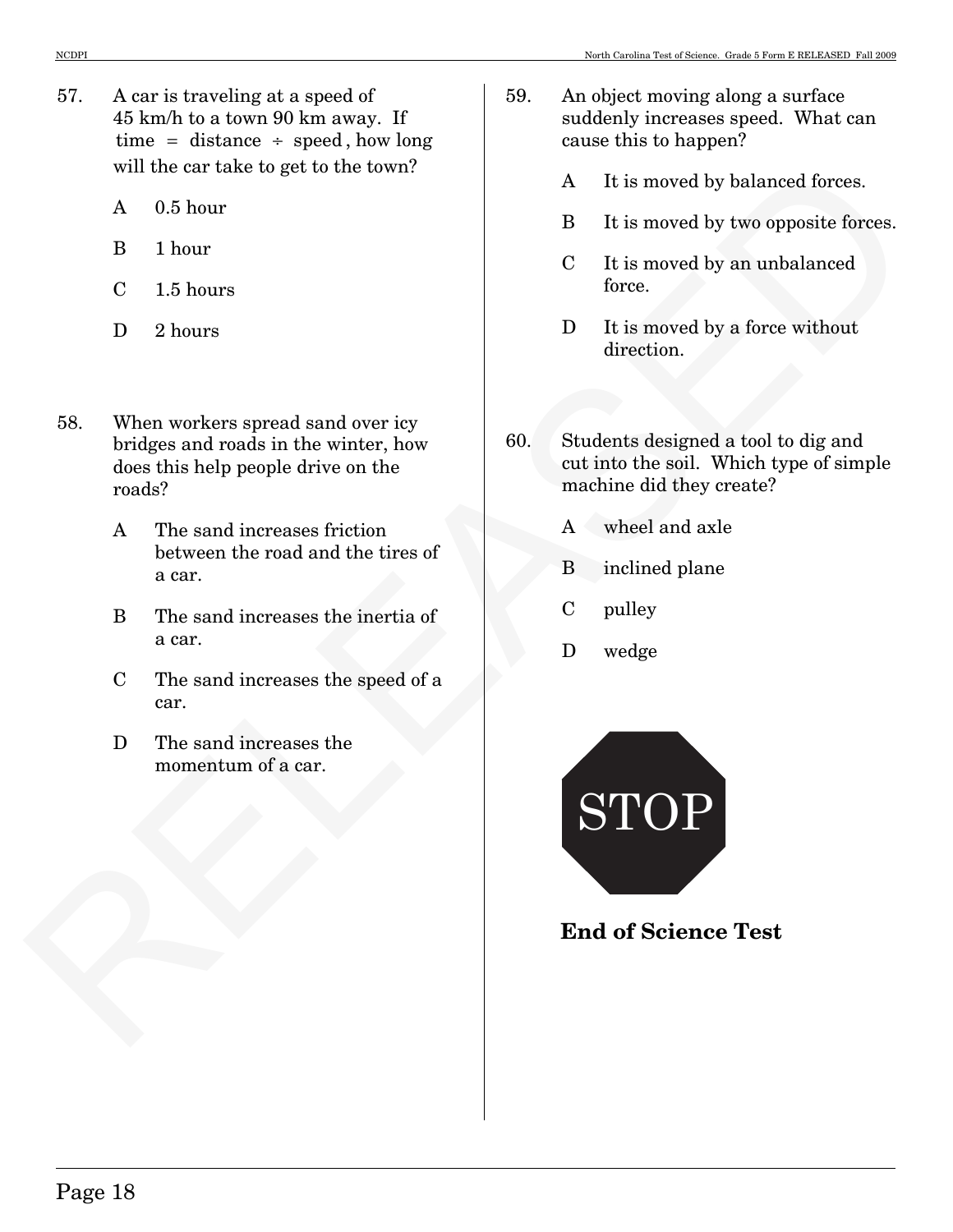# **North Carolina Test of Science Grade 5 Form E RELEASED Fall 2009 Answer Key**

| <b>Item Number</b> | <b>Correct Answer</b> | Goal                                       |
|--------------------|-----------------------|--------------------------------------------|
| 1                  | $\mathbf C$           | 1 — Interdependence of Plants and Animals  |
| $\overline{2}$     | B                     | 1 — Interdependence of Plants and Animals  |
| 3                  | $\mathbf{A}$          | 1 - Interdependence of Plants and Animals  |
| 4                  | $\overline{\rm C}$    | 1 — Interdependence of Plants and Animals  |
| 5                  | A                     | 1 - Interdependence of Plants and Animals  |
| 6                  | $\mathbf C$           | 1 — Interdependence of Plants and Animals  |
| 7                  | D                     | $2 -$ Landforms                            |
| 8                  | D                     | $2 -$ Landforms                            |
| 9                  | B                     | - Landforms<br>$2 -$                       |
| 10                 | A                     | $2\cdot$<br>- Landforms                    |
| 11                 | $\overline{C}$        | 3 - Weather and Climates                   |
| 12                 | $\overline{B}$        | 3 — Weather and Climates                   |
| 13                 | A                     | 3 — Weather and Climates                   |
| 14                 | D                     | 3 — Weather and Climates                   |
| 15                 | $\overline{C}$        | 4 – Forces and Motion                      |
| 16                 | A                     | <b>Forces and Motion</b><br>$4-$           |
| 17                 | $\boldsymbol{B}$      | <b>Forces and Motion</b><br>$4 \cdot$      |
| 18                 | D                     | <b>Forces and Motion</b><br>4 -            |
| 19                 | $\overline{B}$        | - Forces and Motion<br>$4 \cdot$           |
| 20                 | D                     | 4 – Forces and Motion                      |
| 21                 | $\overline{B}$        | 1 — Interdependence of Plants and Animals  |
| 22                 | D                     | 1 — Interdependence of Plants and Animals  |
| 23                 | $\boldsymbol{B}$      | 1 — Interdependence of Plants and Animals  |
| 24                 | $\mathcal{C}$         | 1 — Interdependence of Plants and Animals  |
| 25                 | $\mathbf{A}$          | 1 — Interdependence of Plants and Animals  |
| 26                 | B                     | 1 - Interdependence of Plants and Animals  |
| 27                 | $\mathbf{A}$          | $2 -$ Landforms                            |
| 28                 | D                     | $2 -$ Landforms                            |
| 29                 | B                     | $2 -$ Landforms                            |
| 30                 | A                     | $2 -$ Landforms                            |
| 31                 | $\overline{C}$        | 3 - Weather and Climates                   |
| 32                 | $\mathbf{D}$          | 3 — Weather and Climates                   |
| 33                 | $\overline{C}$        | 3 - Weather and Climates                   |
| 34                 | $\mathbf{A}$          | 3 - Weather and Climates                   |
| 35                 | D                     | 4 – Forces and Motion                      |
| 36                 | A                     | <b>Forces and Motion</b><br>$\overline{4}$ |
| 37                 | $\overline{C}$        | Forces and Motion<br>4 -                   |
| 38                 | D                     | - Forces and Motion<br>$4 \cdot$           |
| 39                 | $\overline{C}$        | - Forces and Motion<br>$4 -$               |
| 40                 | $\boldsymbol{B}$      | 4 – Forces and Motion                      |
| 41                 | A                     | 1 - Interdependence of Plants and Animals  |
| 42                 | $\mathbf{A}$          | 1 — Interdependence of Plants and Animals  |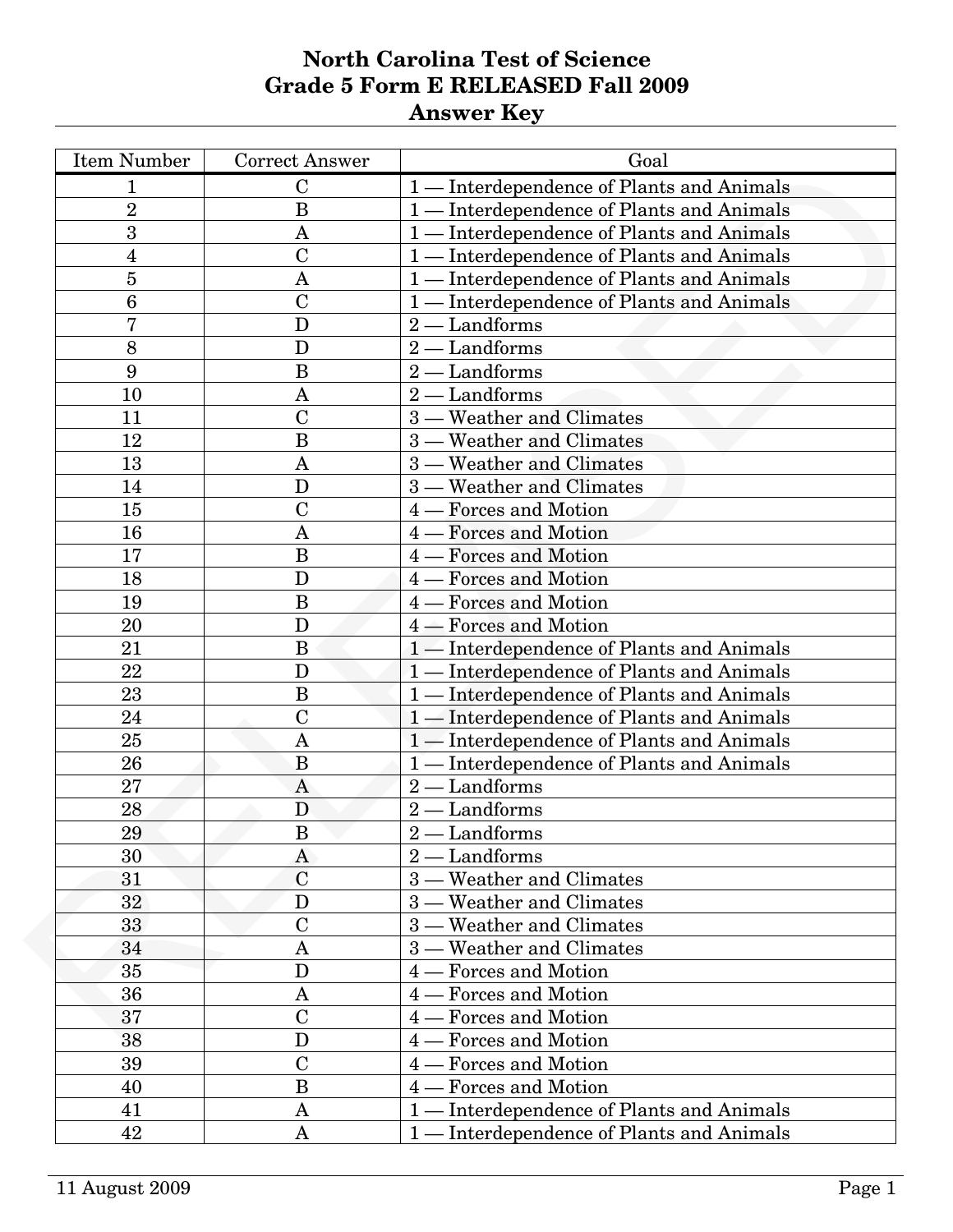# **North Carolina Test of Science Grade 5 Form E RELEASED Fall 2009 Answer Key**

| 43 |                |                                           |
|----|----------------|-------------------------------------------|
|    | $\bf{B}$       | 1 — Interdependence of Plants and Animals |
| 44 | $\overline{C}$ | 1 — Interdependence of Plants and Animals |
| 45 | ${\bf D}$      | 1 — Interdependence of Plants and Animals |
| 46 | $\, {\bf B}$   | $2 -$ Landforms                           |
| 47 | ${\bf D}$      | $2 -$ Landforms                           |
| 48 | $\mathbf C$    | - Landforms<br>$2 -$                      |
| 49 | $\overline{C}$ | $2 -$<br>- Landforms                      |
| 50 | $\bf A$        | $-Landforms$<br>$2 -$                     |
| 51 | $\overline{C}$ | 3 — Weather and Climates                  |
| 52 | ${\bf D}$      | $3$ .<br>Weather and Climates             |
| 53 | $\mathbf D$    | 3 — Weather and Climates                  |
| 54 | $\overline{B}$ | $3 -$<br>- Weather and Climates           |
| 55 | $\bf A$        | $3 -$<br>- Weather and Climates           |
| 56 | $\, {\bf B}$   | <b>Forces and Motion</b><br>$4 \cdot$     |
| 57 | $\mathbf D$    | - Forces and Motion<br>$4 -$              |
| 58 | $\bf A$        | <b>Forces and Motion</b><br>$4 \cdot$     |
| 59 | ${\bf C}$      | - Forces and Motion<br>4.                 |
| 60 | $\mathbf D$    | - Forces and Motion<br>$4 -$              |
|    |                |                                           |
|    |                |                                           |
|    |                |                                           |
|    |                |                                           |
|    |                |                                           |
|    |                |                                           |
|    |                |                                           |
|    |                |                                           |
|    |                |                                           |
|    |                |                                           |
|    |                |                                           |
|    |                |                                           |
|    |                |                                           |
|    |                |                                           |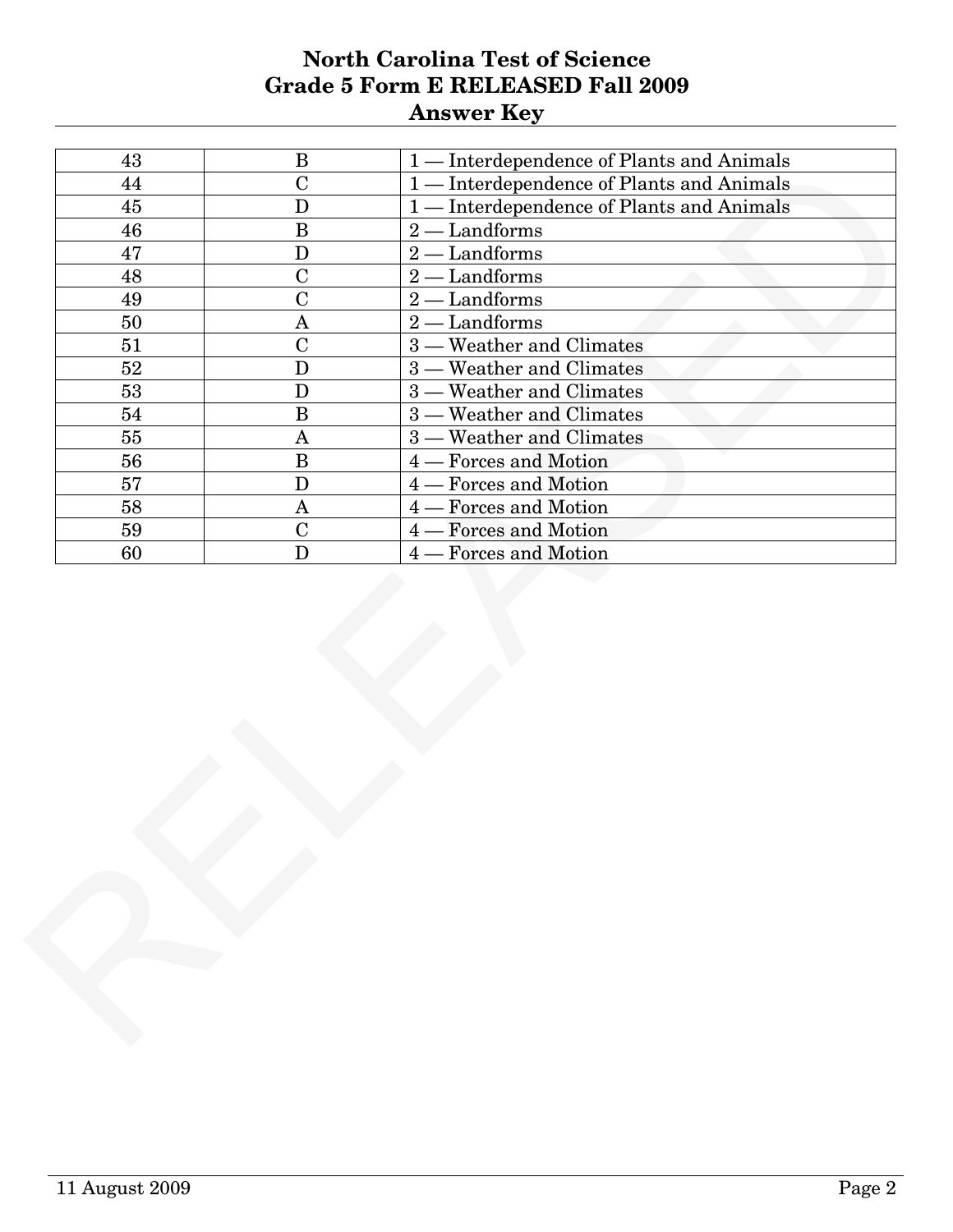# **North Carolina Test of Science Grade 5 Form E RELEASED Fall 2009 Raw to Scale Score Conversion**

| <b>Raw Score</b> | <b>Scale Score</b> |
|------------------|--------------------|
| $\boldsymbol{0}$ | 120                |
| $\overline{1}$   | 121                |
| $\overline{2}$   | 121                |
| $\overline{3}$   | 122                |
| $\overline{4}$   | 122                |
| $\overline{5}$   | 123                |
| $\overline{6}$   | 123                |
| $\overline{7}$   | 124                |
| $\overline{8}$   | 125                |
| $\boldsymbol{9}$ | 126                |
| $10\,$           | 126                |
| 11               | 127                |
| $12\,$           | 128                |
| $13\,$           | 129                |
| $14\,$           | 130                |
| $15\,$           | 131                |
| $16\,$           | 132                |
| 17               | 133                |
| 18               | 134                |
| $19\,$           | 135                |
| $20\,$           | 136                |
| 21               | 137                |
| $22\,$           |                    |
|                  | 138                |
| 23               | 139                |
| 24               | 140                |
| $25\,$           | 141                |
| ${\bf 26}$       | 142                |
| 27               | 143                |
| $\overline{28}$  | 144                |
| 29               | 145                |
| 30               | $145\,$            |
| 31               | 146                |
| 32               | 147                |
| 33               | 148                |
| 34               | 149                |
| $35\,$           | 149                |
| 36               | 150                |
| 37               | 151                |
| $38\,$           | 152                |
| $39\,$           | 153                |
| 40               | 153                |
| 41               | 154                |
|                  |                    |